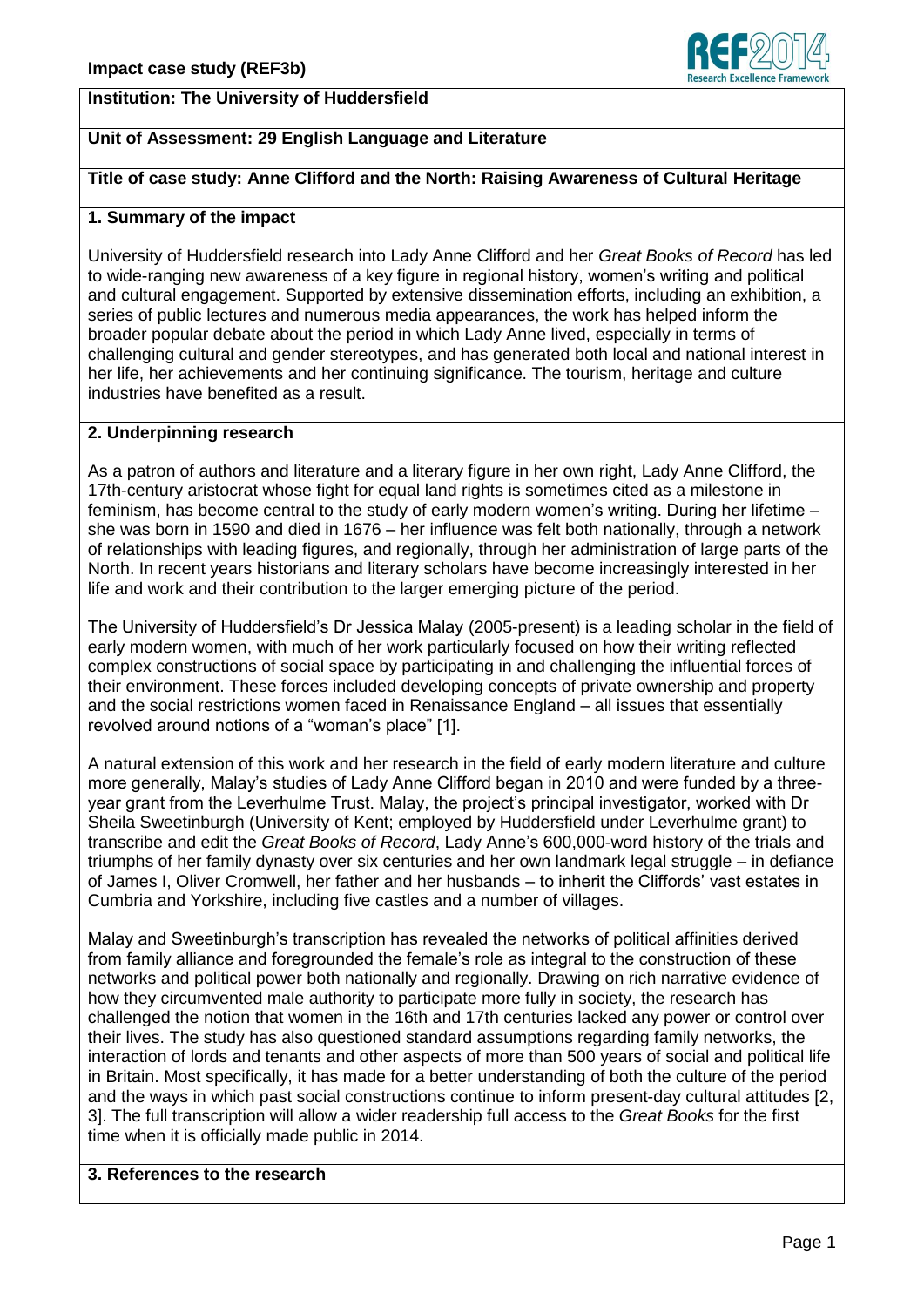

Publications:

1. Malay, Jessica L: *Textual Constructions of Space in the Writing of Renaissance Women* (monograph), EMP, New York, 2006, ISBN-13: 978-0773457898

2. Malay, Jessica L: "Anne Clifford: Appropriating the Rhetoric of Queens to Become the Lady of the North", in *Rhetoric of Queenship*, Louise Wilkinson and Elizabeth Oakley Brown (eds), Four Courts, Dublin, 2009, 157-170, ISBN-13: 978-1846821783

3. Malay, Jessica L (2012): "The Marrying of Lady Anne Clifford: Marital Strategy in the Clifford Inheritance Dispute", *Northern History*, 49(2), 251-264, ISSN 0078172X

Grants:

Leverhulme Trust: "Anne Clifford"s Great Books: A Transformative Narrative of Identity and Place", January 1 2010 to December 31 2012, Jessica L Malay (PI) – £156,274

# **4. Details of the impact**

The University of Huddersfield"s research into Lady Anne Clifford and her *Great Books of Record*  has helped inform the broader popular debate about the period in which she lived, particularly with regard to challenging cultural and gender stereotypes, and has generated both regional and national interest in her life, her achievements and her enduring significance. This is evidenced by widespread successful engagement with the public, the media and other stakeholders and by shifts in Lady Anne's portrayal by the tourism, heritage and culture industries.

The work has generated renewed public interest in Lady Anne in what she always termed "the lands of my inheritance" – the vast areas of Craven, Yorkshire, and Westmorland, Cumbria, in which she continues to be revered in folk memory. For example, it served as the catalyst for the *Great Books* and the *Great Picture*, a triptych commissioned by Lady Anne in 1646 to mark her final succession to her inheritance, being exhibited together in public for the first time. Entitled *Anne Clifford's Great Picture and her Great Books of Record*, the event, held at Abbot Hall Art Gallery in Kendal, Cumbria, ran from May till September 2012. It attracted more than 7,600 visitors and was accompanied by two public lectures – the first by Malay and the second by Professor Patricia Phillippy, of Kingston University, before a combined audience of more than 150 – as well as the production of 1,500 copies of a complementary publication, *Anne Clifford: A Life in Portrait and Print*, written by Malay and published by the University of Huddersfield, Abbot Hall Art Gallery, Cumbria County Council and the Leverhulme Trust [a, b]. Attracting a total audience of almost 250, public lectures have also been delivered at (among others) Austwick Field and Local History Society, Austwick, North Yorkshire (April 2011); the University of Huddersfield Centre in Barnsley, South Yorkshire (April 2011); the University of Huddersfield Centre in Oldham, Lancashire (May 2011); and Kent History and Library Centre, Maidstone, Kent (April 2013).

The tourism, heritage and culture industries have directly benefited from the increased public interest generated by these outreach efforts, as well as from the research itself. The administrator at Skipton Castle, North Yorkshire, where Lady Anne was born, has described Malay"s work as "of great importance in unearthing and illuminating [Lady Anne"s] life", adding: "[It] has changed the way that she is viewed and portrayed by the heritage industry." [c]. The president of the Friends of Cumbria Archives has praised Malay"s work as "a fascinating and original insight into one of Cumbria"s most important archives, its contemporary and current significance and the culture and genealogical influences which lay behind its compilation" [d]. Malay gave public lectures at Skipton Castle in May 2011 and to the Friends of Cumbria Archives in December 2011.

Wider public awareness of Lady Anne has been achieved through significant media outreach. This has included high-profile appearances by Malay on BBC Radio 4"s *Woman's Hour*, broadcast in August 2012 to an estimated audience of around three million listeners and still available via BBC iPlayer [e], and ITV"s *Great Houses*, presented by *Downton Abbey* creator Julian Fellowes and